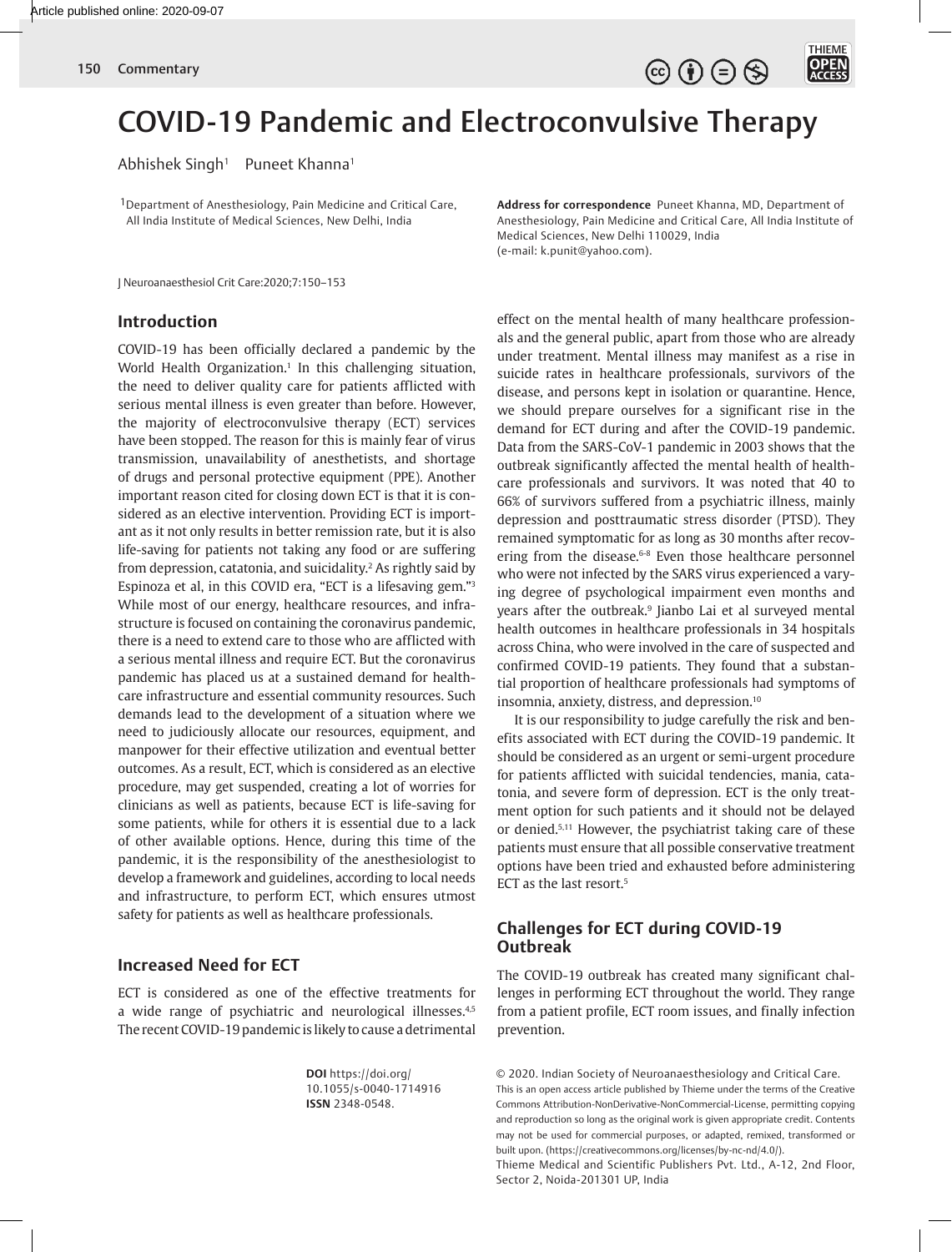ECT requires general anesthesia with complete muscle paralysis, which places the anesthesiologist in close contact with the patient's oral and airway secretions. Anaesthesiologist's contact with the patient may last for a few minutes in a closed ECT room and often multiple times over weeks to months. Patients come for ECT to the tertiary care centers from different parts of the country, and they are kept in close contact with other patients in a small room for hours before and after ECT, which poses a significant threat of disease transmission among these patients. Generally, the patients undergoing ECT are older,12 have several comorbidities such as hypertension, diabetes, etc.13 which increases the risk of mortality if they get infected with COVID-19 during treatment. Additionally, these patients have poor oral and body hygiene due to their mental illness,<sup>14</sup> live in crowded places,<sup>15</sup> and are not able to follow the recommendation of personal hygiene and social distancing to prevent the spread of COVID-19 infection. Other challenges associated with ECT services include frequent rotation of psychiatrist, anesthetist, nurse and other support staff posted for ECT, resulting in an increased risk of ECT staff getting infected by high-risk patients as well as these infected staff, spreading the infection to members of the hospital when they are rotated for duty in other wards or ICU. Another logistic challenge that we may face during a pandemic is a shortage of PPE such as face shield, N95 mask, goggles, gowns, hand sanitizers, and disinfectants. Finally, the major challenge involves having adequate staff to run the service when regular staff get infected or are sent for quarantine.

## **Patient Selection and ECT Room Preparation during COVID-19 Outbreak**

## **Testing for COVID-19**

Proper patient selection is very important during a pandemic of such magnitude, as resources are limited and there is a high chance of getting infected during the treatment. It is suggested that those patients who are asymptomatic for COVID-19 disease should be considered for therapy. A nasopharyngeal swab for RT-PCR testing should be performed a day before the ECT for all outpatients. All the admitted patients should be monitored for symptoms of COVID-19 such as fever, cough, or dyspnea, and RT-PCR should be done once in a week.16 All COVID-19 suspect patients should undergo RT-PCR testing. All those patients who test positive for the disease should not be allowed to undergo ECT.

#### **ECT Room**

ECT theater should be adequately ventilated with at least 12 air exchanges per hour.<sup>17</sup> All surfaces and devices within the room should be cleaned with 1.0% hypochlorite solution after each treatment procedure. The number of healthcare personnel should be kept to an absolute minimum in the ECT room. The team may consist of one anesthetist, one assistant, one psychiatrist, and one nursing staff. Anesthesia work station, monitoring equipment, and ECT machine should be covered with transparent plastic sheets, so that they can be cleaned easily after procedure.

### **Donning and Doffing PPE**

Separate areas should be marked for donning and doffing of PPE. It is the responsibility of healthcare personnel to pay attention to the sequence of donning and doffing of the PPE. It should be monitored by a trained observer, as errors in the removal of PPE are common, and they are associated with increased risk of transmission of infection among healthcare workers.<sup>18,19</sup>

#### **General Precautions**

- ECT should ideally be performed in a negative pressure isolation room with all the staff wearing full PPE, according to institutional guidelines.
- Gown, face shield, and mask should be changed if they become contaminated with the patient's secretions.
- Proper disinfection of the ECT theater should be done to minimize the chances of cross-infection, with a gap of at least 30 minutes between two patients.<sup>20,21</sup>
- After the procedure, all the equipment should be thoroughly cleaned with 70% ethanol wipes, and floor should be cleaned with 1.0% hypochlorite solution.

# **Recommendations for the Conduct of Safe Anesthesia during COVID-19 Outbreak**

#### **Airway Management**

Airway management for ECT during the COVID-19 outbreak requires efficient coordination of skill and knowledge. The most common procedure of bag-mask ventilation without any airway aid poses a significant risk of viral transmission, especially to the anesthesiologist who is standing at the head end during ECT. Therefore, we recommend ensuring airtight mask seal with high-efficiency particulate air (HEPA) filters attached to the anesthesia circuit, in order to reduce the aerosolization and risk of transmission to healthcare personnel. Since the duration of the procedure is short, we recommend that the senior-most anesthetist should be at the head-end for effective airway management. Supraglottic airway devices and endotracheal tubes are associated with higher chances of coughing and aerosolization. Therefore, their use should be restricted to patients with an anticipated difficult airway.

The barrier method may prove beneficial in airway management during ECT.<sup>22,23</sup> To date, several devices have been designed for airway management to protect the anesthesiologist from aerosol and droplet contamination during intubation and extubation.24-26 These are either intubation boxes made of clear acrylic or plastic sheets covering the head-end of the patients. But most of these devices have not been evaluated by human clinical studies. These devices too come with certain limitations such as inadequate view of the patient's airway, difficulty in positioning the patients for preoxygenation, intubation, extubation, as well as difficulty in removing them if the need arises like loss of airway, vomiting, etc. Therefore, their role in ECT needs further investigation and clinical trials.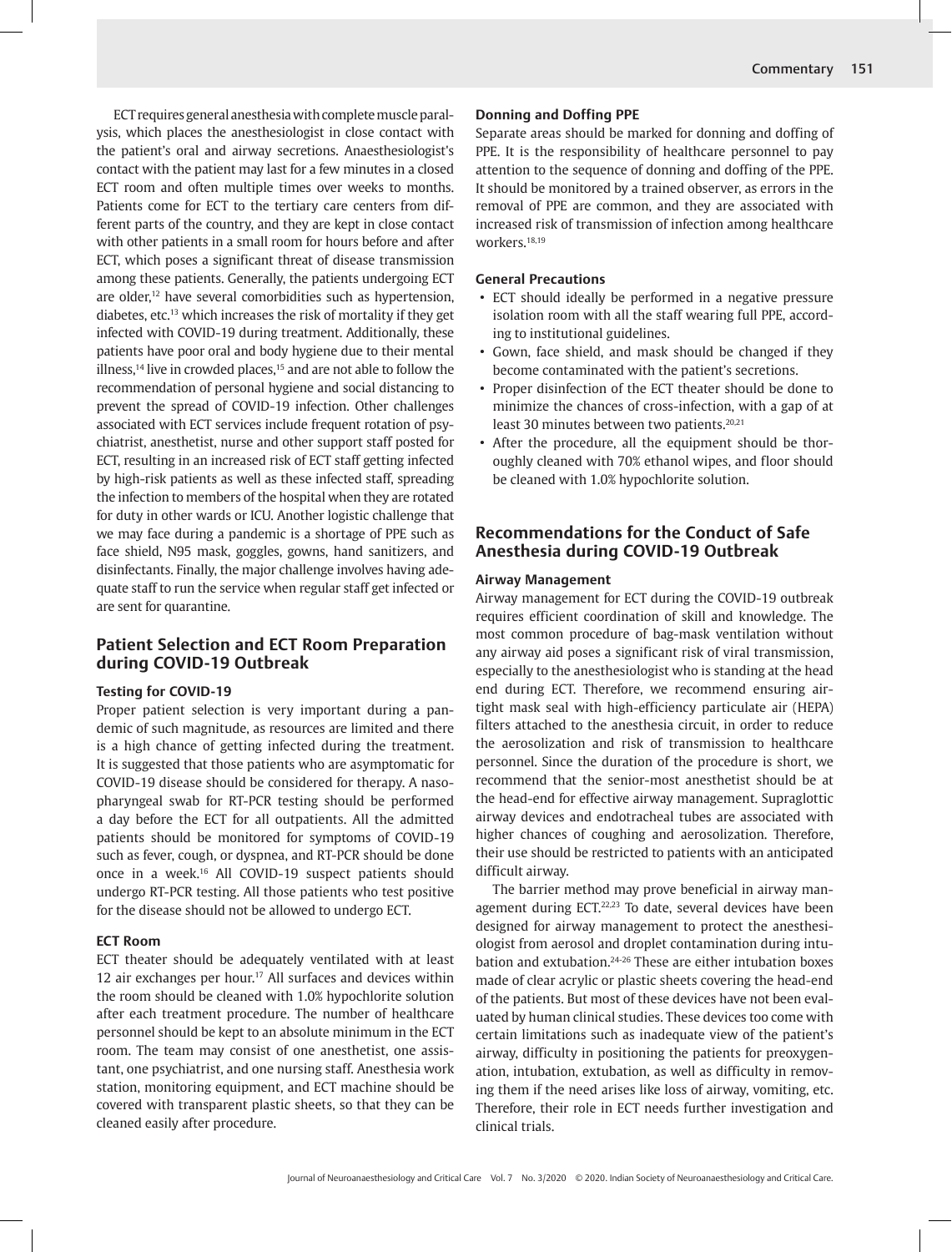## **Preoxygenation**

The patient should be adequately preoxygenated before induction of anesthesia to reduce the duration of bag-mask ventilation during apnea. We suggest the following measures for effective preoxygenation:

- Patients should be explained about tight mask fit, so that they do not feel uncomfortable or suffocated.
- Suction with Yankauer tip should be ready.
- Glycopyrrolate (0.2–0.4 mg) may be given to reduce hypersalivation.<sup>21,27</sup>
- The patient may be kept at a slightly reversed Trendelenburg position to improve the functional residual capacity.
- The face mask should be applied while maintaining a good seal.
- If the artificial manual breathing unit (AMBU) is used for ventilation, then it must be ensured that it has attached HEPA filter, which should be changed after each patient.
- The patient is asked to take tidal volume breath for 3 minutes or 8 vital capacity breaths in 60 seconds while maintaining the good mask seal.

## **Induction and Maintenance of Anesthesia during ECT**

- Anesthesia inducing drug may be given by the nurse or assistant while anesthetist manages the airway.
- Ketamine, methohexital, and etomidate should be used to get the best quality of seizure.<sup>21,28</sup>
- The assistant should be asked to apply plastic sheets at the head-end of the patients just before starting the bag-mask ventilation.
- Gentle bag-mask ventilation with low-tidal volume should be started after complete muscle paralysis
- Ventilatory aid like oropharyngeal airway can be used if there is difficulty in maintaining the patient airway. They should be placed at the end of exhalation under the cover of plastic sheets to prevent the spread of aerosol.
- Just before starting stimulation, ensure complete exhalation before removing the mask and placing the bite block.
- Single-use bite block should be used for each patient.
- Everyone in the ECT room should be clear from the patient when the psychiatrist is delivering the shock.
- Accumulated secretion should be cleared from the oropharynx, but open airway suctioning should be avoided as far as possible.
- Gentle bag-mask ventilation should be restarted with high-quality seal and maintained till the patient can breathe spontaneously.
- To reduce the coughing after coming out of anesthesia, remifentanil can be given during the procedure and IV lignocaine (1–1.5 mg/kg of ideal body weight) can be given once the seizure has subsided.20,21,29
- Post-ECT, the patient should be given oxygen either by nasal cannula or facemask, depending on institutional protocol.
- Barrier sheets can be removed once the patient is hemodynamically stable, arousable, and not coughing.

• All the patients after undergoing ECT should be allowed to recover in a separate isolation room. The mouth should be covered with a surgical face mask and 6 feet distance maintained between patients.<sup>11,21</sup>

# **Conclusion**

In this difficult time, we must prepare ourselves to fight against the coronavirus, but at the same time, it is our responsibility to treat the most vulnerable patients. With limited infrastructure, resources, and risk of infection during the pandemic, we should consider ECT as the essential medical procedure and make it available to all the patients already suffering from serious mental illness. The recommendation and suggestions described here can guide anesthesiologists for safely conducting ECT during this viral pandemic.

## **Conflict of Interest**

None declared.

## **References**

- 1 WHO. WHO Director-General's opening remarks at the media briefing on COVID-19 - 11 March 2020. Available at: https:// www.who.int/dg/speeches/detail/who-director-general-sopening-remarks-at-the-media-briefing-on-covid-19—11 march-2020. Accessed March 14, 2020
- 2 Kellner CH, Obbels J, Sienaert P. When to consider electroconvulsive therapy (ECT) Acta Psychiatr Scand 2020;141(4):304–315
- 3 Espinoza RT, Kellner CH, McCall WV. ECT: an essential medical procedure. J ECT 2020. Doi: 10.1097/YCT.0000000000000689
- 4 Sanghani SN, Petrides G, Kellner CH. Electroconvulsive therapy (ECT) in schizophrenia: a review of recent literature. Curr Opin Psychiatry 2018;31(3):213–222
- 5 Jelovac A, Kolshus E, McLoughlin DM. Relapse following successful electroconvulsive therapy for major depression: a meta-analysis. Neuropsychopharmacology 2013;38(12): 2467–2474
- 6 Tapia Granados JA, Diez Roux AV. Life and death during the Great Depression. Proc Natl Acad Sci U S A 2009;106(41): 17290–17295
- 7 Lee AM, Wong JG, McAlonan GM, et al. Stress and psychological distress among SARS survivors 1 year after the outbreak. Can J Psychiatry 2007;52(4):233–240
- 8 Kwek SK, Chew WM, Ong KC, et al. Quality of life ansd psychological status in survivors of severe acute respiratory syndrome at 3 months postdischarge. J Psychosom Res 2006;60(5):513–519
- 9 Maunder RG, Lancee WJ, Balderson KE, et al. Long-term psychological and occupational effects of providing hospital healthcare during SARS outbreak. Emerg Infect Dis 2006;12(12):1924–1932
- 10 Lai J, Ma S, Wang Y, et al. Factors associated with mental health outcomes among health care workers exposed to Coronavirus disease 2019. JAMA Netw Open 2020;3(3):e203976
- 11 Tor PC, Phu AHH, Koh DSH, Mok YM. Electroconvulsive therapy in a time of coronavirus disease. J ECT 2020;36(2):80–85
- 12 Kramer BA. Use of ECT in California, revisited: 1984-1994. J ECT 1999;15(4):245–251
- 13 Casey DE. Metabolic issues and cardiovascular disease in patients with psychiatric disorders. Am J Med 2005;118(Suppl 2): 15S–22S
- 14 Brewer WJ, Edwards J, Anderson V, Robinson T, Pantelis C. Neuropsychological, olfactory, and hygiene deficits in men